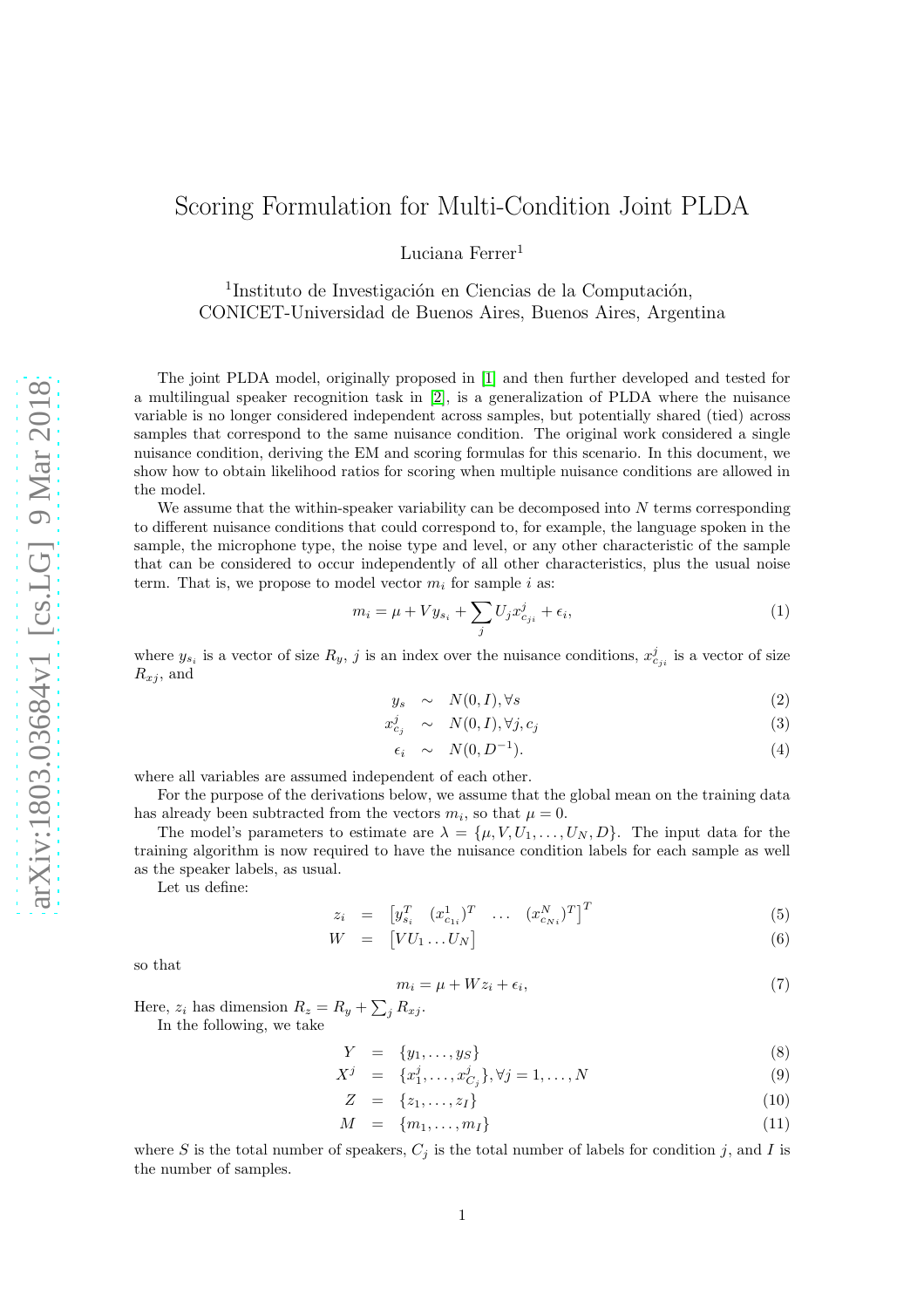### 1 Prior

The joint prior for the hidden variables for all the data is given by

$$
p(Y, X^1, \dots, X^N) = p(Y) \prod_j p(X^j)
$$
\n<sup>(12)</sup>

$$
\propto \exp(-\frac{1}{2}\sum_{s} y_{s}^{T} y_{s} - \frac{1}{2}\sum_{j} \sum_{c_{j}} (x_{c_{j}}^{j})^{T} x_{c_{j}}^{j})
$$
(13)

$$
= \exp\left(-\frac{1}{2}\sum_{i} z_i^T P_i z_i\right) \tag{14}
$$

where

$$
P_i = \text{diag}\left(\frac{1}{n_{s_i}}I, \frac{1}{n_{c_{1i}}}I, \dots, \frac{1}{n_{c_{Ni}}}I\right)
$$
\n(15)

where  $n_{cji}$  is the number of samples with label  $c_{ji}$  (i.e., the label for condition j for sample i) and  $n_{s_i}$  is the number of samples for speaker  $s_i$ . The function diag creates a block diagonal matrix with all the matrices in its input. In this case, the resulting  $P_i$  matrix is diagonal, since all input matrices are also diagonal.

### 2 Likelihood

The full data likelihood is given by

<span id="page-1-0"></span>
$$
p(M|Z,\lambda) = \prod_{i} N(m_i|Wz_i, D^{-1})
$$
  
\n
$$
\propto \exp \sum_{i} \left( -\frac{1}{2} (m_i - Wz_i)^T D(m_i - Wz_i) + \frac{1}{2} \log |D| \right)
$$
  
\n
$$
= \exp \sum_{i} \left( -\frac{1}{2} m_i^T Dm_i + m_i^T D W z_i - \frac{1}{2} z_i^T W^T D W z_i + \frac{1}{2} \log |D| \right) \tag{16}
$$

## 3 Joint

The joint probability is given by the product of the likelihood and the prior. Keeping only the terms that depend on either  $M$  or  $Z$ , we get

$$
p(M, Z|\lambda) \propto \exp \sum_{i} \left( -\frac{1}{2} m_i^T D m_i + m_i^T D W z_i - \frac{1}{2} z_i^T W^T D W z_i - \frac{1}{2} z_i^T P_i z_i \right) \tag{17}
$$

$$
= \exp \sum_{i} \left( -\frac{1}{2} m_i^T D m_i + m_i^T D W z_i - \frac{1}{2} z_i^T K_i z_i \right) \tag{18}
$$

where

$$
K_i = W^T D W + P_i \tag{19}
$$

## 4 Posterior

The posterior probability is proportional to the joint probability. Keeping only the terms that depend on Z we get

$$
p(Z|M,\lambda) \propto \exp \sum_{i} \left( m_i^T D W z_i - \frac{1}{2} z_i^T K_i z_i \right) \tag{20}
$$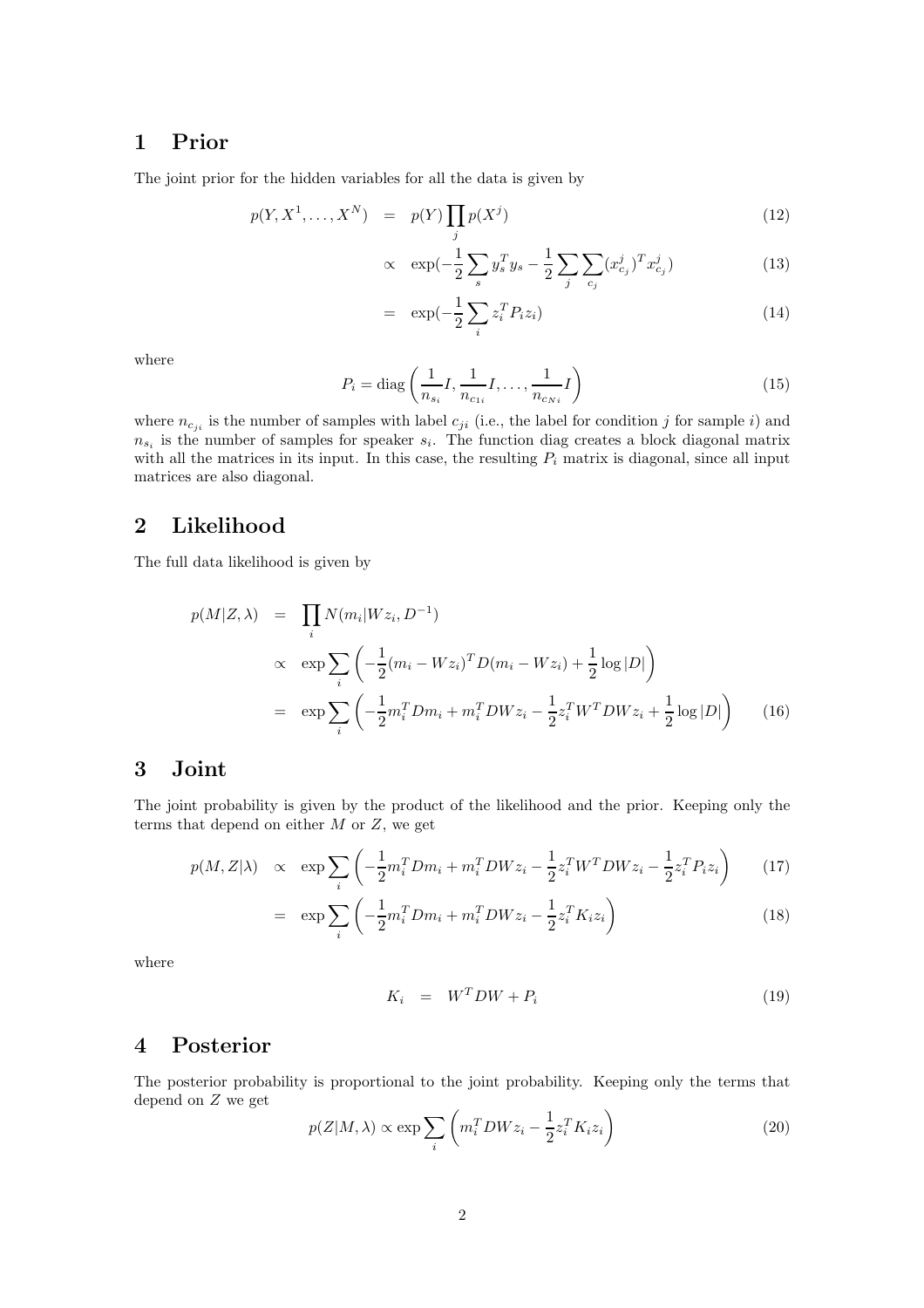# 5 Scoring for single-enrollment and single-test trials

As for standard PLDA, we define the score as the likelihood ratio between the two hypotheses: that the speakers are the same and that the speakers are different. Nevertheless, in this case we need to marginalize both likelihoods over new hypotheses: that each nuisance condition is the same or different in the two samples. Hence, the LR for single-enrollment and single-test trials is computed as follows:

$$
LR = \frac{\sum_{h \in \mathcal{H}} p(m_E, m_T | H_{SS}, h) P(h | H_{SS})}{\sum_{h \in \mathcal{H}} p(m_E, m_T | H_{DS}, h) P(h | H_{DS})}
$$

where  $H_{SS}$  is the hypothesis that the speakers for both sets are the same,  $H_{DS}$  is the hypothesis that they are different, and  $H$  is the set of all possible combinations of hypothesis about the nuisance conditions

$$
\mathcal{H} = \{ (H_{l_1C_1}, \dots, H_{l_NC_N}) : l_j \in \{S, D\}, \forall j \in \{1, \dots, N\} \}
$$
\n(21)

where  $S$  and  $D$  refer to the hypotheses that the conditions are the same and different, respectively.

The priors  $P(h|H_{SS})$  and  $P(h|H_{DS})$  can be set to any probability distribution, depending on the task, as they are parameters of the method. For our experiments, we assume independence across priors for the different conditions so that  $P(h|H_{SS}) = \prod_j P(H_{m_jC_j}|H_{SS})$  and, similarly, for  $P(h|H_{DS})$ , where each individual prior can be set independently.

Define  $M = \{m_E, m_T\}$  and  $h_a = \{H_{l,SS}, h\}$  (where  $l_S \in \{S, D\}$  indicates the hypothesis about the speaker identity) to be the overall hypothesis including the hypotheses about the speaker and all conditions. We can now write:

<span id="page-2-0"></span>
$$
p(m_E, m_T | H_{l,SS}, h) = p(M | h_a) = \frac{p(M | Z, h_a) p(Z | h_a)}{p(Z | M, h_a)} \bigg|_{Z=0}
$$
\n(22)

Here,  $Z$  is the concatenation of all the latent variables for both samples. For each case (condition or speaker) there will be two separate variables if the hypothesis for that variable is that they are different, or a single variable if the hypothesis is that they are the same. In the following we assume that the hypotheses are such that first M variables are tied and the last N+1-M are not tied. We can then split  $Z$  in three parts:

$$
Z^T = [Z_S^T Z_E^T Z_T^T] \tag{23}
$$

where  $Z_S$  has size  $N_S$  and refers to the concatenation of the latent variables that are shared for both enrollment and test samples (i.e., the latent variables corresponding to the conditions that are hypothesized to be the same for both samples) and  $Z_E$  and  $Z_T$ , each of size  $N_D$ , refer to the concatenation of the latent variables that are not shared, for each of the two samples.

Now, the likelihood in the numerator of Equation [\(22\)](#page-2-0) is the same for all hypotheses since, regardless of whether the latent variables are tied or not, Equation [\(16\)](#page-1-0) has the same form. Hence, that term cancels out in the computation of the LR. So, to compute the LR we just need to find the expression for  $p(Z = 0|M, h_a)$  for all possible hypotheses  $h_a$ . To this end, we write the posterior as a function of the three terms of Z above:

$$
p(Z|M, h_a) \propto \exp\left(m_E^T DW[Z_S^T Z_E^T]^T - \frac{1}{2} [Z_S^T Z_E^T] K [Z_S^T Z_E^T]^T + m_T^T DW[Z_S^T Z_T^T]^T - \frac{1}{2} [Z_S^T Z_T^T] K [Z_S^T Z_T^T]^T\right)
$$
\n(24)

where

$$
K = W^T D W + P \tag{25}
$$

$$
W = [W_S W_D] \tag{26}
$$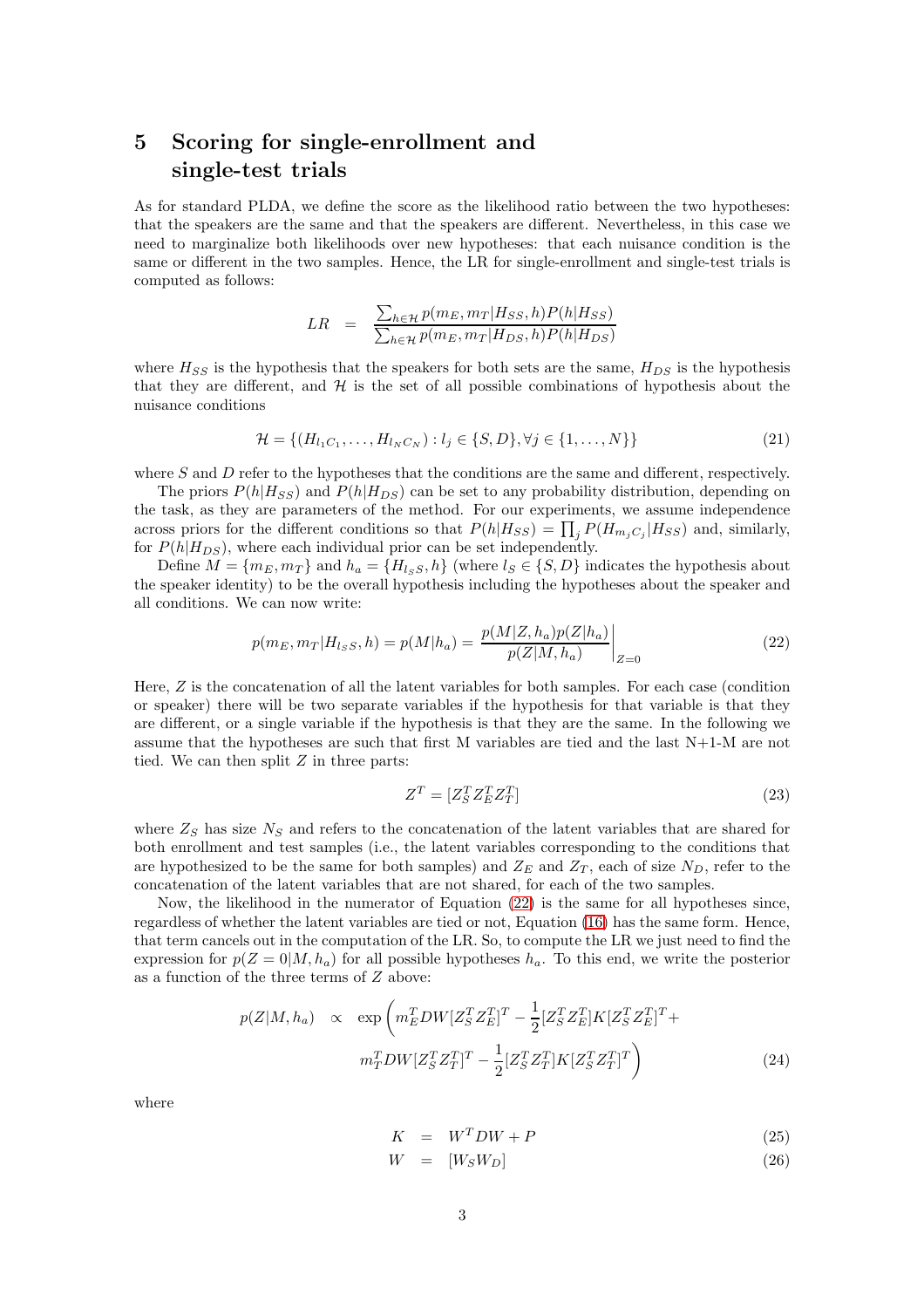where  $W_S$  and  $W_D$  are formed by concatenating the matrices V or  $U_j$  corresponding to the variables assumed to be the same or different, respectively, in the same order used to form  $Z_S$  and  $Z_E$  or  $Z_T$ , and

$$
P = \text{diag}(\frac{1}{2}I_{N_S}, I_{N_D})
$$
\n
$$
(27)
$$

where the subindex of I indicates the dimension.

Now, putting the posterior as a function of  $Z$  to find the form of its distribution,

$$
p(Z|M, h_a) \propto \exp\left((m_E^T D W_E + m_T^T D W_T)Z - \frac{1}{2}Z^T (K_E + K_T)Z\right)
$$
 (28)

(29)

where

$$
W_E = [W_S \quad W_D \quad 0]
$$
\n
$$
W_T = [W_S \quad 0 \quad W_D]
$$
\n(30)\n(31)

$$
K_E = \begin{bmatrix} W_S^T D W_S + \frac{1}{2} I & 0 & W_S^T D W_D \\ 0 & 0 & 0 \\ W_S^T D W_S & 0 & W_S^T D W_D \\ W_S^T D W_S & 0 & W_S^T D W_S + I \end{bmatrix} \tag{32}
$$

$$
K_{F} = \begin{bmatrix} W_{D}^{T} DW_{S} & 0 & W_{D}^{T} DW_{D} + I \end{bmatrix}
$$
  
\n
$$
K_{T} = \begin{bmatrix} W_{S}^{T} DW_{S} + \frac{1}{2}I & W_{S}^{T} DW_{D} & 0 \\ W_{D}^{T} DW_{S} & W_{D}^{T} DW_{D} + I & 0 \end{bmatrix}
$$
 (33)

$$
K_{T} = \begin{bmatrix} W_{D}^{T}DW_{S} & W_{D}^{T}DW_{D} + I & 0\\ 0 & 0 & 0 \end{bmatrix}
$$
(33)  
\n
$$
K_{E} + K_{T} = \begin{bmatrix} 2W_{S}^{T}DW_{S} + I & W_{S}^{T}DW_{D} & W_{S}^{T}DW_{D} \\ W_{D}^{T}DW_{S} & W_{D}^{T}DW_{D} + I & 0 \\ W_{D}^{T}DW_{S} & 0 & W_{D}^{T}DW_{D} + I \end{bmatrix}
$$
(34)

$$
(35)
$$

We can now find the distribution of  $\boldsymbol{Z}$ 

$$
p(Z|M, h_a) \sim N(Z|\hat{Z}, \Sigma) \tag{36}
$$

where

$$
\hat{Z} = \Sigma \Phi \tag{37}
$$

$$
\Phi = (W_E^T D m_E + W_T^T D m_T) \tag{38}
$$

$$
\Sigma = (K_E + K_T)^{-1} \tag{39}
$$

Finally, evaluating the distribution at 0,

$$
\log p(Z = 0|M, h_a) = -\frac{1}{2}\log|\Sigma| - \frac{1}{2}\Phi^T \Sigma \Phi - \frac{N_S + 2N_D}{2}\log 2\pi
$$
\n(40)

To compute the likelihood in Equation [\(22\)](#page-2-0), we also need the prior of Z evaluated at 0, which is given by

$$
\log p(Z = 0 | h_a) = -\frac{1}{2} \log |\text{diag}(I_{N_S}, I_{N_D}, I_{N_D})| - \frac{N_S + 2N_D}{2} \log 2\pi \tag{41}
$$

$$
= -\frac{N_S + 2N_D}{2} \log 2\pi.
$$
 (42)

The needed likelihoods are then given by:

= −

$$
\log p(M|h_a) = \frac{1}{2}\log|\Sigma| + \frac{1}{2}\Phi^T\Sigma\Phi + \log p(M|Z, h_a)
$$
\n(43)

As mentioned above, the last term is the same for all terms in the LR so it cancels out and does not need to be computed. Defining

$$
Q(H_{l_S S}, h) = \frac{1}{2} \log |\Sigma| + \frac{1}{2} \Phi^T \Sigma \Phi + \log P(h | H_{l_S S}), \tag{44}
$$